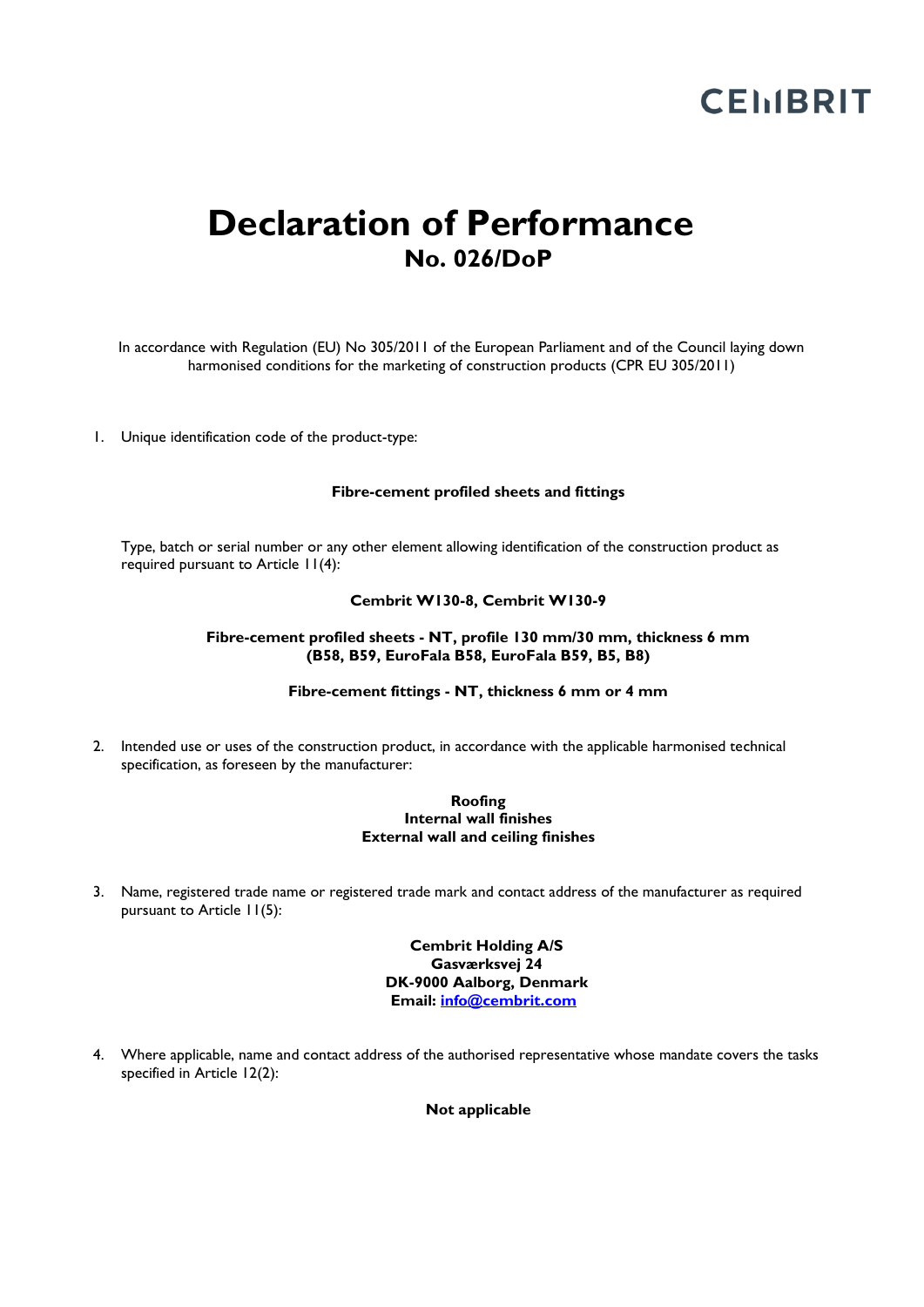5. System or systems of assessment and verification of constancy of performance of the construction product as set out in Annex V:

#### **System 3 / System 4**

6a. Name and identification number of the notified body (in case of the declaration of performance concerning a construction product covered by a harmonised standard):

#### **FOR PRODUCTS MANUFACTURED ACCORDING TO SYSTEM 3**

#### **The Research and Development Centre for Building Insulation Industry Korfantego 193, 40-157 Katowice, Poland Notified body No. 1486**

Performed the Initial Type Test under system 3 and issued test reports: No. 77/06/1/330/WC-1, 77/06/1/192/WC-2, 47/09/137/WC-1, 48/09/138/WC-1.

#### **Building Research Institute - Fire Testing Laboratory Ksawerów 21, 02-656 Warszawa, Poland Notified body No. 1488**

Performed reaction to fire testing and classification according EN 13501-1. Classification Report No. 0771.1-10-Z00NP (English version of Classification report No NP-3639.1/09/KP) for unpainted sheets (A1), Classification Report No 2721.3/03/10/Z00NP/U (English version of Classification Report. No 2721.1/03/10/Z00NP/U) for painted sheets (A2-s1, d0) and report No. 163/06.

#### **FOR PRODUCTS MANUFACTURED ACCORDING TO SYSTEM 4**

#### **Initial Type Test performed by manufacturer**

Performed the Initial Type Test under system 4 according to EN 494. Test reports: No. 24-10/ITT/20200915

#### **MPA Bau Hannover Notified body No. 0764 Nienburger Straße 3, D-30167 Hannover, Germany**

Performed reaction to fire testing and classification according EN 13501-1. Test report no. 211529, dated June 7 th, 2021

6b. Name and identification number of the Technical Assessment Body (in case of the declaration of performance concerning a construction product for which a European Technical Assessment has been issued):

**Not applicable**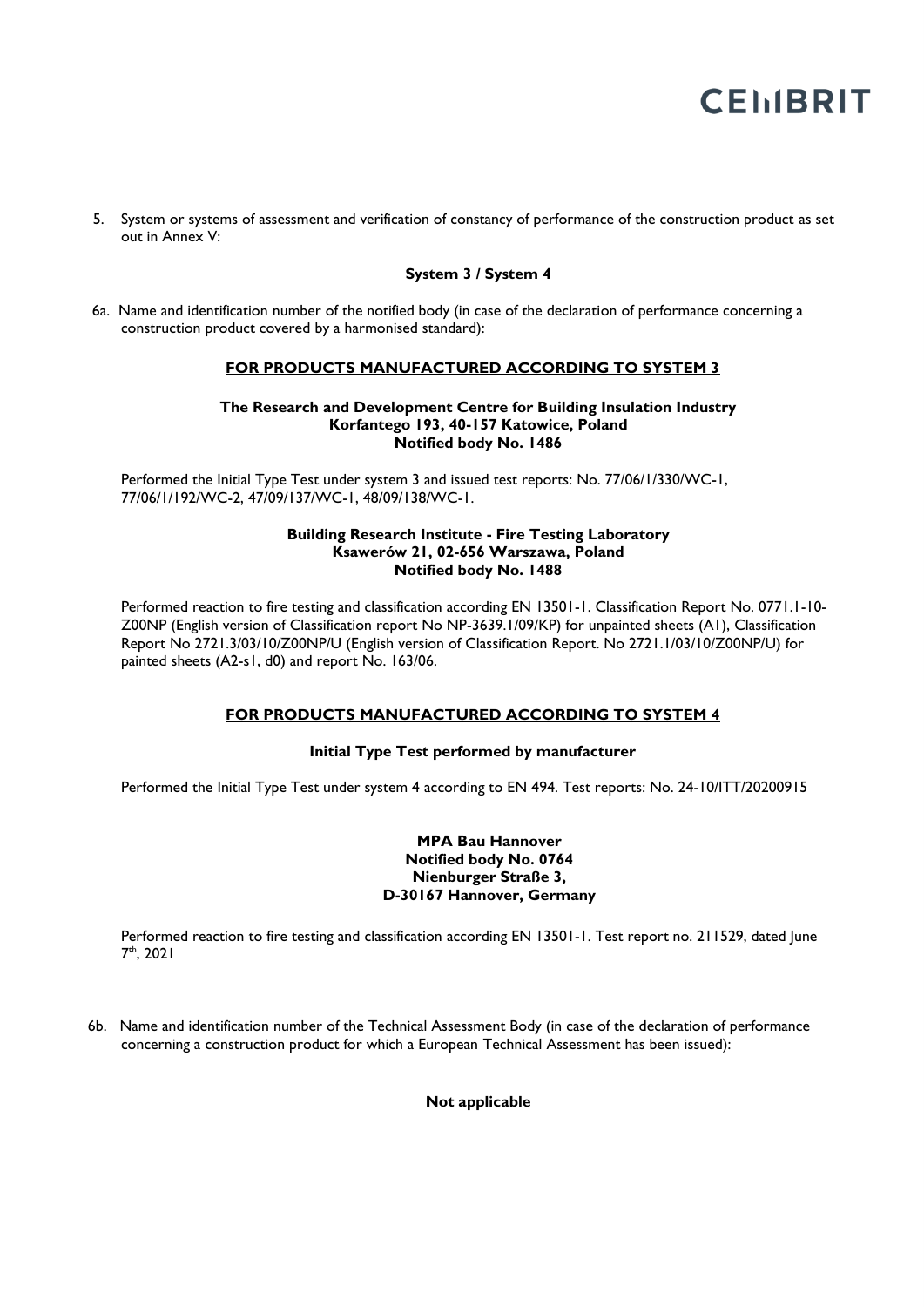### 7. Declared performance:

| Fibre-cement profiled sheets - NT, profile 130 mm/30 mm, thickness 6 mm, Class B2Y |                                       |                  |                                              |  |  |
|------------------------------------------------------------------------------------|---------------------------------------|------------------|----------------------------------------------|--|--|
| <b>Essential characteristics</b>                                                   | <b>Performance</b>                    |                  | <b>Harmonised technical</b><br>specification |  |  |
| Type of sheets                                                                     | <b>NT</b>                             |                  |                                              |  |  |
| Apparent density                                                                   | min. 1400 kg/m <sup>3</sup>           |                  |                                              |  |  |
| Mechanical resistance                                                              | Short sheets:                         |                  |                                              |  |  |
|                                                                                    | Length $< 0.9$ m                      | B                |                                              |  |  |
|                                                                                    | <b>Bending Moment</b>                 | Min. 30 Nm/m     |                                              |  |  |
|                                                                                    | Long sheets:                          |                  |                                              |  |  |
|                                                                                    | Length $> 0.9$ m                      | B <sub>2</sub> Y |                                              |  |  |
|                                                                                    | Breaking load                         | Min. 2000 N/m    |                                              |  |  |
|                                                                                    | Bending moment                        | Min. 40 Nm/m     |                                              |  |  |
| Impact resistance                                                                  | No Performance Determined             |                  | EN 494:2012+A1:2015                          |  |  |
| External fire performance                                                          | B <sub>ROOF</sub> (deemed to satisfy) |                  |                                              |  |  |
| Reaction to fire                                                                   | unpainted sheets                      | ΑI               | Fibre-cement profiled                        |  |  |
|                                                                                    | painted sheets<br>A2-s1, $d0$         |                  | sheets and fittings - Product                |  |  |
| Water permeability                                                                 | No water drops                        |                  | specification and test                       |  |  |
| Dimensional variations                                                             | Pass                                  |                  | methods                                      |  |  |
| Length                                                                             | $±10$ mm                              |                  |                                              |  |  |
| Width                                                                              | $+10$ mm $/ -5$ mm                    |                  |                                              |  |  |
| <b>Thickness</b>                                                                   | 6 mm $\pm$ 0,6 mm                     |                  |                                              |  |  |
| Height of corrugations                                                             | $30 \text{ mm} \pm 2 \text{ mm}$      |                  |                                              |  |  |
| Pitch                                                                              | 130 mm $\pm$ 2 mm                     |                  |                                              |  |  |
| Out of squareness                                                                  | $\leq 6$ mm                           |                  |                                              |  |  |
| Release of dangerous substance                                                     | No Performance Determined             |                  |                                              |  |  |
| Durability against warm water                                                      | Pass - $R_L \geq 0.7$                 |                  |                                              |  |  |
| Durability against soak - dry                                                      | Pass - $R_L \geq 0.7$                 |                  |                                              |  |  |
| Durability against freeze - thaw                                                   | Pass - $R_L \ge 0.7$                  |                  |                                              |  |  |
| Durability against heat - rain                                                     | Pass                                  |                  |                                              |  |  |

| Fibre-cement fittings - NT, thickness 6 mm or 4 mm |                            |             |                                              |  |  |
|----------------------------------------------------|----------------------------|-------------|----------------------------------------------|--|--|
| <b>Essential characteristics</b>                   | <b>Performance</b>         |             | <b>Harmonised technical</b><br>specification |  |  |
| Type of sheets                                     | NT                         |             |                                              |  |  |
| Apparent density                                   | min. $1300 \text{ kg/m}^3$ |             |                                              |  |  |
| Reaction to fire                                   | unpainted fittings         | ΑI          | EN 494:2012+A1:2015                          |  |  |
|                                                    | painted sheets             | $A2-s1. d0$ | Fibre-cement profiled sheets                 |  |  |
| Dimensional variations                             | Pass                       |             | and fittings - Product                       |  |  |
| Length                                             | $±10$ mm                   |             | specification and test                       |  |  |
| Width                                              | $±10$ mm                   |             | methods                                      |  |  |
| <b>Thickness</b>                                   | ± 1 mm                     |             |                                              |  |  |
| Release of dangerous substance                     | No Performance Determined  |             |                                              |  |  |
| Durability against freeze - thaw                   | Pass                       |             |                                              |  |  |